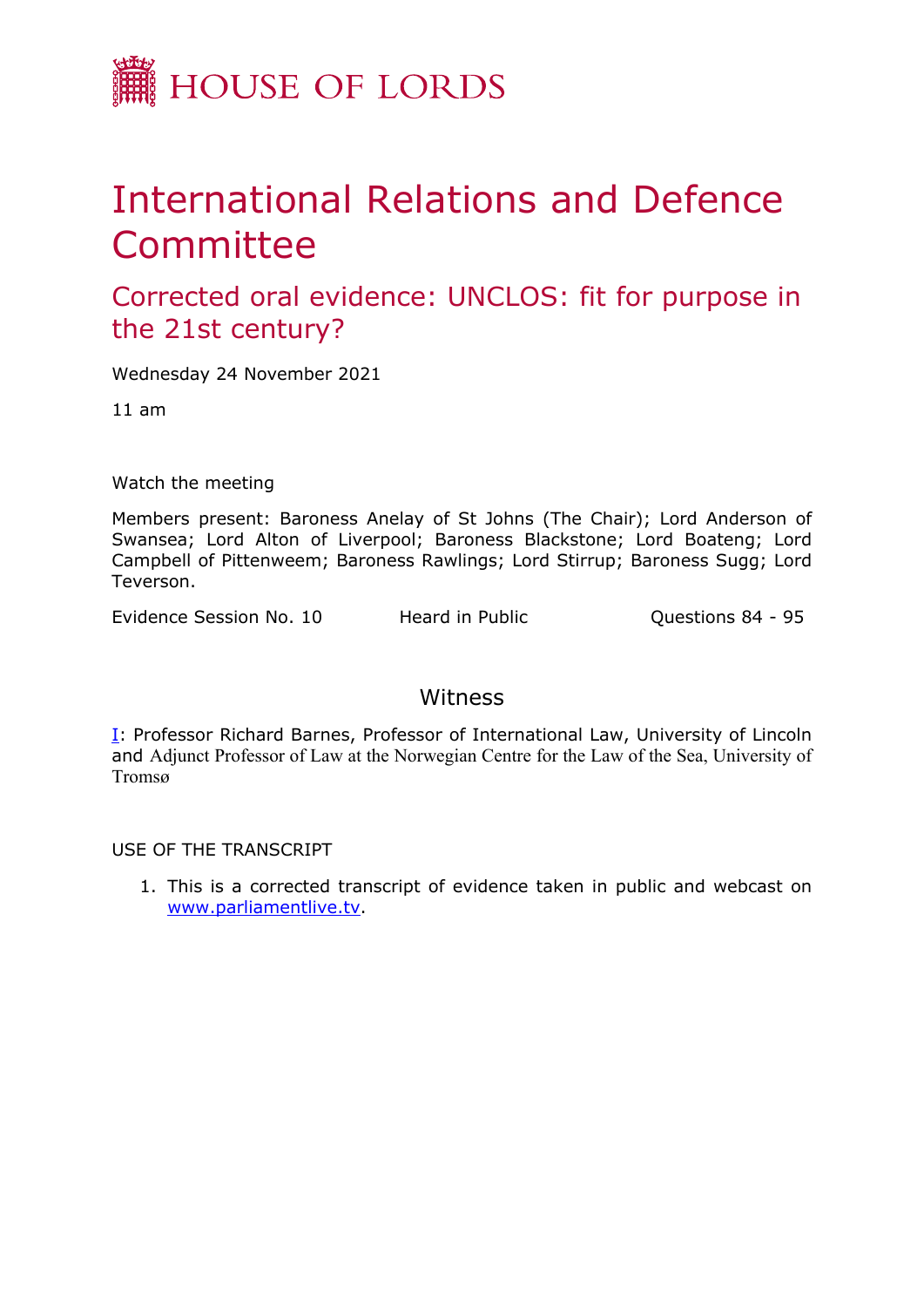## <span id="page-1-0"></span>Examination of witness

Professor Richard Barnes.

Q84 **The Chair:** Good morning. I welcome to this meeting of the International Relations and Defence Committee in the House of Lords Richard Barnes, professor of international law at the University of Lincoln. Thank you for joining us to share your expertise as we now approach pretty much the end of our evidence taking for our inquiry on the United Nations Convention on the Law of the Sea, where we are posing the question: is it fit for purpose in the 21st century?

At this stage, I go through the formality, but an important one, of explaining to both witnesses and members that the session is on the record, it is broadcast, and it is transcribed. As ever, I remind my colleagues that when asking their question if they have a relevant interest to declare they should do so at that point. As ever, I will begin by asking the first question, which tends to be more general in nature, before turning to my colleagues who have more focused questions. I anticipate that my colleagues will wish to ask a supplementary question related to their initial question.

I turn to question No. 1. As we have been taking evidence, we have heard that UNCLOS is a framework convention, many of whose provisions can be implemented through specific regulations or through a competent international organisation, such as the International Maritime Organization. I should add that we are fortunate in having been invited to go to the IMO next week and learn more about its work. What is the usual process by which IMO instruments are established? Over to you, Professor Barnes.

*Professor Richard Barnes:* First, Lord Chair, thank you for inviting me to participate in these hearings. I know you have received a lot of evidence, so hopefully I can add something of a different perspective to the proceedings. I will begin by way of a couple of preliminary remarks.

You mentioned that the law of the sea convention is a framework convention, but it is also a package deal. It provides a basis for the law to develop, but it also means that the law as it develops has to be sensitive to the existing balance of rights and duties that are contained within the law of the sea convention. That has a bearing on the way in which law can develop through other for a, because those other fora ought to take into account, or should take into account, not just, for example, in the IMO's case, the way in which shipping operates, but wider rules on the protection of the marine environment, fisheries and so on. It is important that any development takes place in that context.

My second general remark is that, yes, the law can be developed through UNCLOS and through competent international organisations, but it is possible for UNCLOS to be amended, although it is incredibly difficult for that to happen; the threshold for renegotiating and bringing forward amendments is quite high. That tends to channel lawmaking activities through other fora. It is in that context that the IMO takes a leading role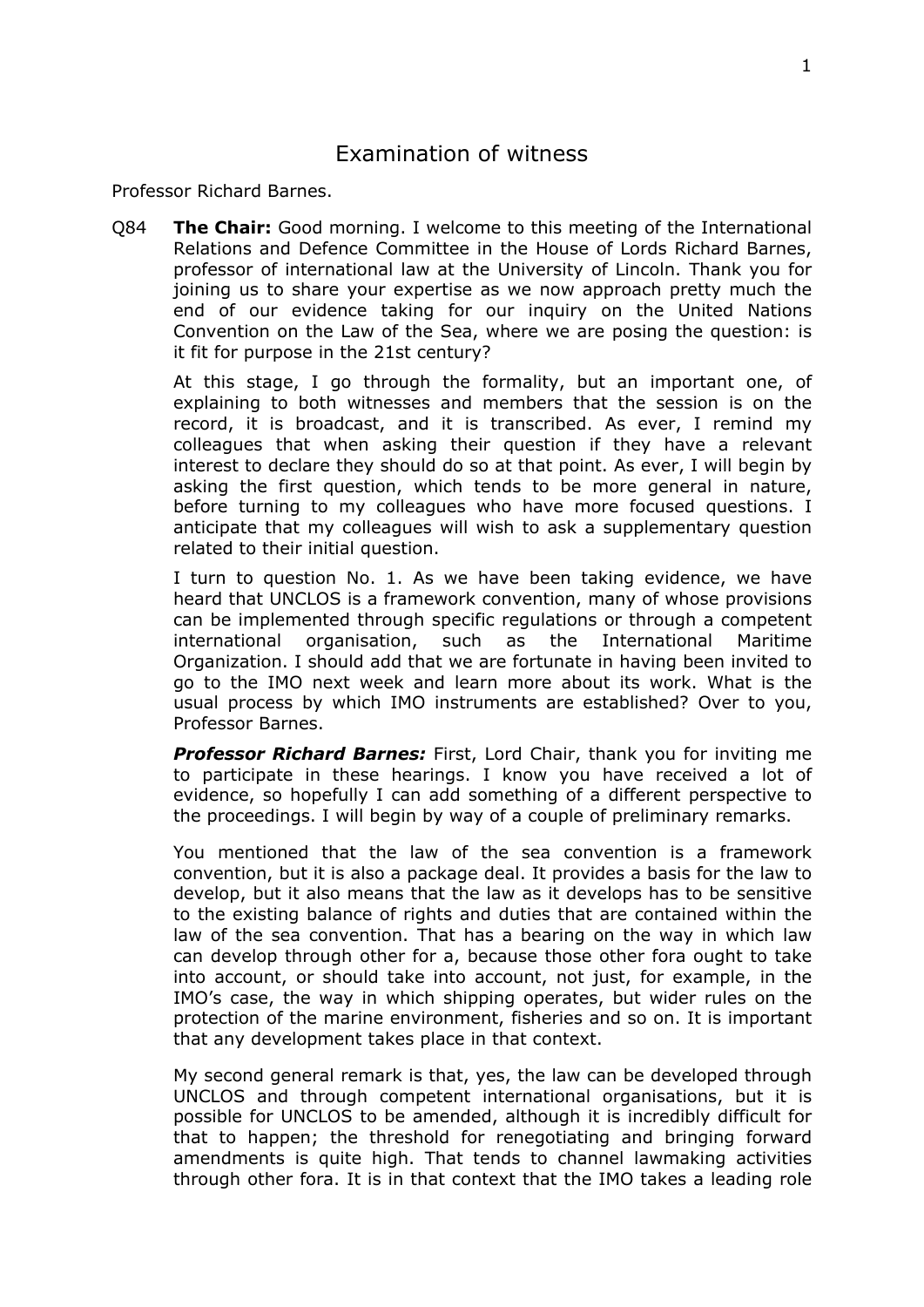in developing what are known as generally accepted international rules and standards in the field of shipping. As a rule of thumb, the rules tend to be more technical standards detailing how general obligations are advanced. When we look at the work of competent international organisations, they tend to be advancing the detail rather than restructuring any of the significant provisions of the law of the sea convention.

Against that general background, we can look at how the IMO develops the law. The IMO's legal mandate flows from its own constituent treaty. Its power to develop new conventions and laws is framed within the IMO treaty itself, although it can be supplemented by powers that are given by other agreements. This means that its powers to develop the law are not limited to UNCLOS's mandate and that it can do things beyond the scope of UNCLOS. The IMO's mandate itself has grown considerably since its inception. It was initially concerned with safety at sea but has taken on a much broader mandate to deal with environmental issues, including ship noise and ballast water emissions, and it is likely that that mandate will continue.

The other thing to note about how the law develops through the IMO is that its rules develop on the basis of non-discrimination. That means that its standards—its rules that it propagates—are intended to apply equally and uniformly. It is very much concerned with establishing global rules. That is important in the context of shipping, because it is an international activity. We need global rules so that ships are not working under different rules in different parts of the ocean or coming under different jurisdictional arrangements when they come into port and so on. That works quite well in the context of shipping, but it tends to raise some challenges when we look at other areas of law, such as the extent to which ships are bound by emissions commitments, but I will come back to that.

In terms of how the laws are developed, proposals for new laws or changes to existing conventions within the IMO come from member states or can be recommended by the UN or its agencies or by intergovernmental bodies. Basically, we have proposals for new regulations. Those are then advanced to the IMO, which has authority to decide how it takes forward those initiatives. The main forum would be the IMO's assembly, which is its highest decision-making body. The IMO's assembly is comprised of states. In effect, states propose things and states decide which matters are taken forward, although the IMO is important in shaping the process for that.

Decisions about how the IMO takes things forward would formally be done by absolute or qualified majority decision-making, but in practice the IMO tends to proceed by consensus. Rather than forcing things to potentially divisive votes, it tries to build consensus about what law should happen. That is intended to try to improve the prospects of implementation and is quite important in practice.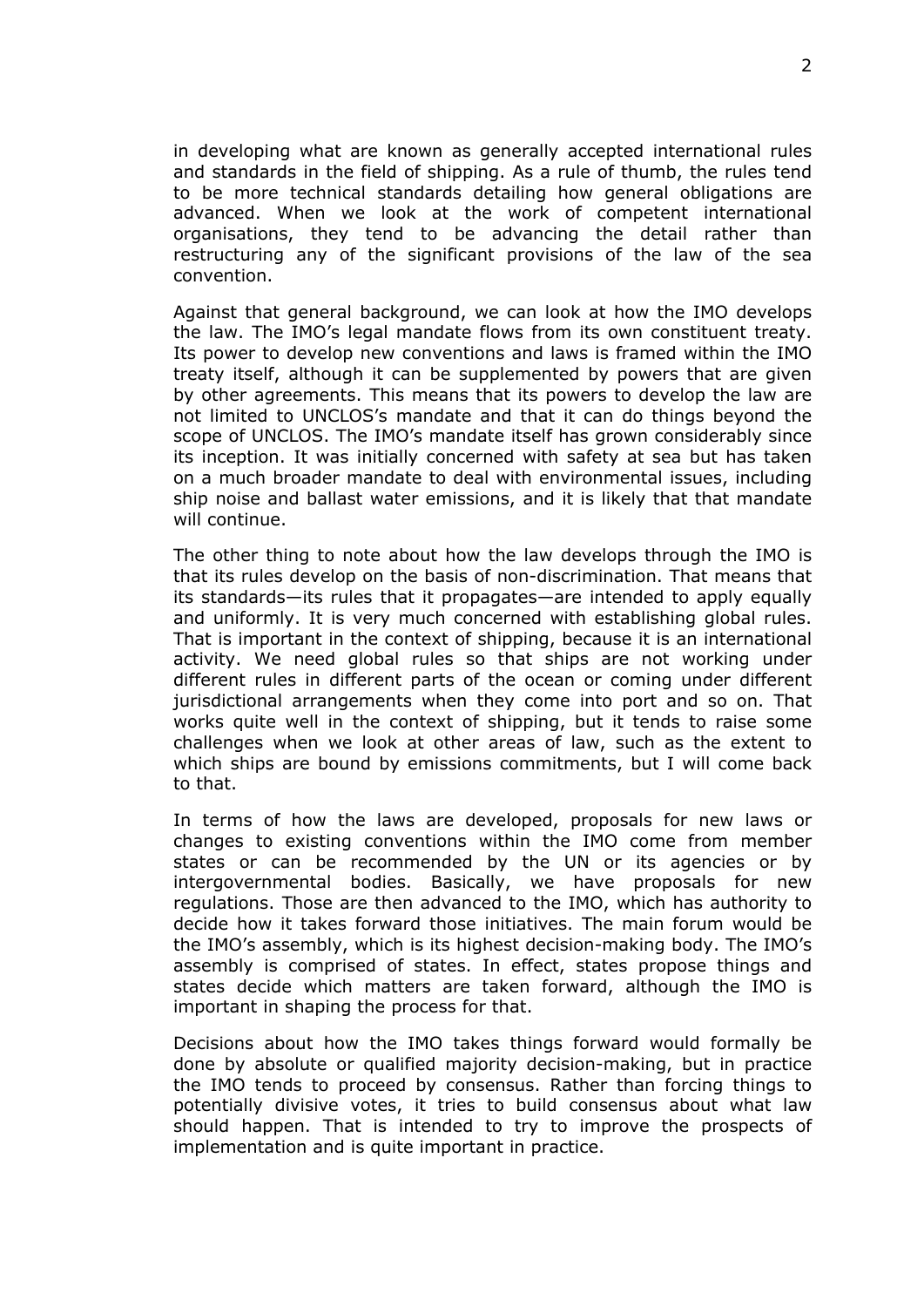States are primarily the vehicles for advancing the law, but the IMO includes contributions from consultees, which include members of the shipping community and environmental organisations. They do not have the formal capacity to engage in decision-making, but they can provide valuable assistance in the development, drafting and framing of provisions through the provision of advice.

As to how the law develops, there are two principal mechanisms. One is the convening of a conference to negotiate a new convention. This is done when there are more serious issues that require large-scale changes. An example is the relatively recently negotiated ballast water convention. The second mechanism for developing law takes place through amendments or the development of new technical provisions under existing agreements. For example, the International Convention for the Safety of Life at Sea was proposed to be amended six times between 1960 and 1973. That process, at least historically, tended to be quite difficult because it was quite burdensome meeting the threshold for agreement for the introduction of those changes.

To get around that, the IMO introduced what is known as a tacit amendment procedure, which is a streamlined process for introducing changes to existing agreements. In very basic terms, it means that if the subject matter of an agreement has been adopted it will enter into force unless a significant number of states object to it. That has resulted in the IMO being able to adopt on a fairly expeditious basis changes to its existing instruments.

That is a broad overview of how the changes work. What it boils down to is that the work of the IMO is largely done by states, and generating consensus between states to make changes is critical.

**The Chair:** Thank you. That is a very helpful overview to launch the session.

Q85 **Lord Anderson of Swansea:** Professor, you characterised the UNCLOS as a framework or constitution, leaving other organisations, particularly the IMO, with major roles to fill in the gaps. The IMO, you mentioned, also works on the basis of consensus. Presumably, states seek to find ways and means of operating outside by banding together in certain areas and so on. Is there danger of a certain rigidity with the vested interests in the IMO preventing further progress?

*Professor Richard Barnes:* There is always a risk of any international organisation being confined by its own processes and following its own institutional culture. As a general remark, I think that holds true. Within the law of the sea more generally, it is a potential issue, because what we tend to see, despite the Law of the Sea Convention being a package deal and purporting to regulate the oceans as an integrated whole, is the fact that most activities tend to be organised and regulated on a sectoral basis. The IMO deals largely with shipping and pollution. Then we have a separate series of regional environmental agreements that deal with the spatial aspects of pollution. Fishing is dealt with outside that. Yes, there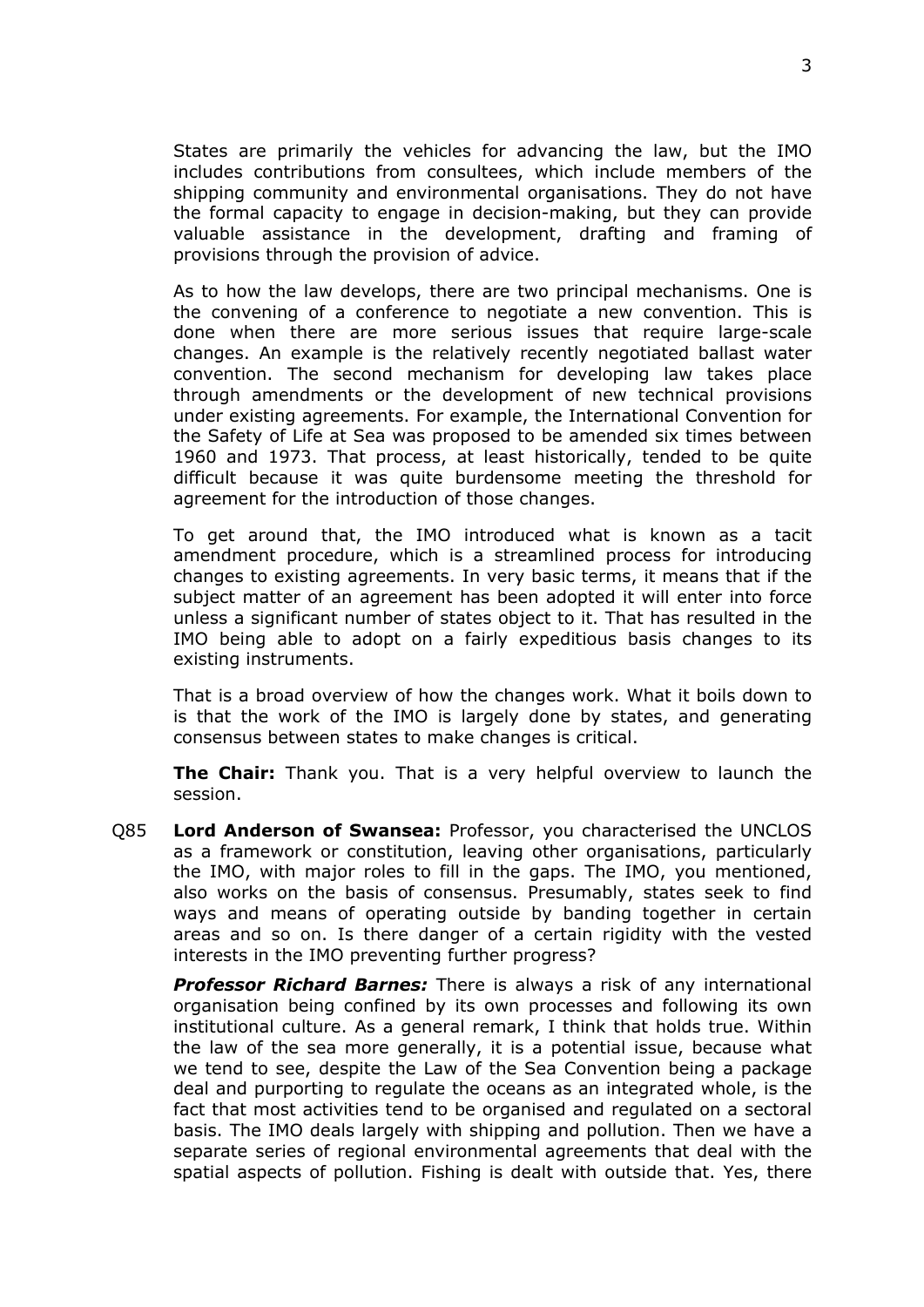is a degree to which the culture and practice of those bodies can become isolated. There is resistance to breaking down established responsibilities and allocations of competence.

For example, recently with the negotiation of an internationally legally binding instrument for areas beyond national jurisdiction, one of the key debates is about what is included within that agreement. For the most part it is, for example, excluding fisheries. The reason behind that is that it does not want to disturb or infringe on the mandates of existing bodies. That challenges their authority and potentially undermines the work that they are doing, which might be well regarded by some states. More generally, there need to be within the law of the sea greater efforts to harmonise or to try to co-ordinate activities between organisations.

Coming back to the IMO, it has, to some extent, been very open to that. For example, the IMO has entered into memoranda of understanding where it participates and co-ordinates some of its regulatory activities with other concerned international organisations. On shipping standards, it has done quite a lot of work with the International Labour Organization. It tends to co-ordinate some of its activities with regional environmental organisations, at least on an informal basis.

Equally, another area where it has been quite constructive is in supporting the development of a regime of port state control. The idea is that, because of problems of flag state compliance, some states have taken the view that it is possible to exercise control, to try to ensure that ships are adhering to international shipping standards at the point in time when they come into port, by exercising the jurisdiction they have over vessels there. That initiative took place initially outside the IMO, with the development of the Paris MoU, but the IMO subsequently endorsed that approach, encouraged other regional groups to try to formulate those types of arrangements, and provided some capacity-building support for that. There is potential for that, but on the other hand there are areas where there is a bit of resistance.

In the area of climate change, the IMO is principally responsible for dealing with ship source emissions, yet at the same time it is under a responsibility to think, for example, about how climate law more generally impacts its work. Under climate law, we have a slightly different approach, whereby states are entitled to benefit from what we might call common but differentiated responsibilities. The idea behind that is that developed states that have contributed more to the problems of emissions should take on a greater burden of addressing them, and that developing states that have done less should not have a burden.

In theory, that is quite good, but the problem is that it fundamentally challenges the role of the IMO, which is all about uniform standards, so the IMO has struggled to accommodate those concerns within its work. I will leave it there. This is a potential issue for collaboration, but some resistance to changes.

**Lord Anderson of Swansea:** Given all the constraints and the fact that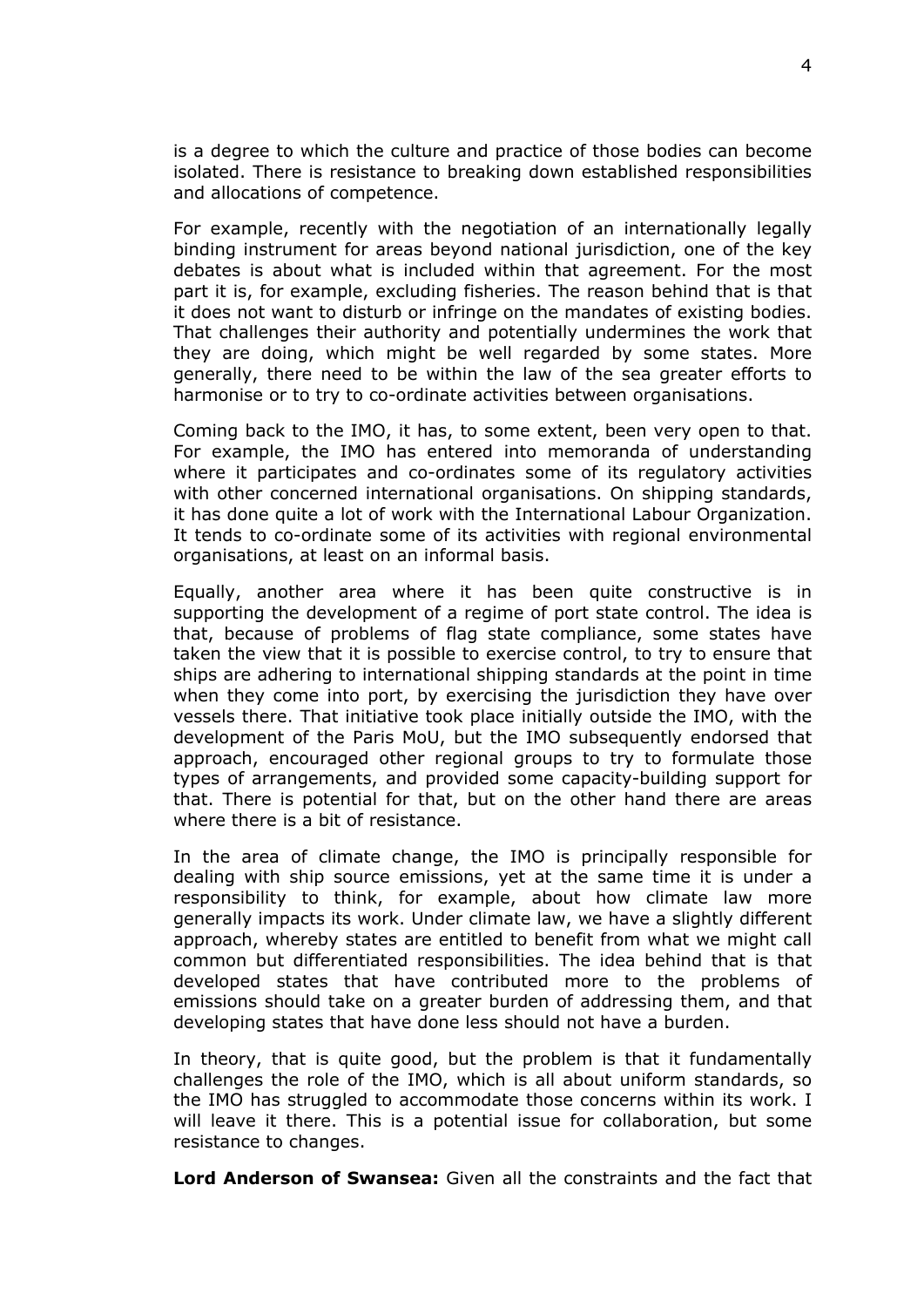the IMO has been allocated a certain area of expertise, how successful has it been? What is the reputation of the IMO among the seafaring community?

*Professor Richard Barnes:* The IMO, certainly within the shipping community and more broadly, is very well regarded for its achievements. The IMO was established in 1958 and its first meeting was in 1959. In a period of about 60 years, it has effectively developed the entire regulatory framework by which commercial and other shipping activities are regulated. It is also widely participated in; 175 states are party to the IMO. The agreements that it has adopted are generally very well ratified and participated in by states. For most of the significant international maritime agreements, such as the International Convention for the Safety of Life at Sea and the International Convention for the Prevention of Pollution from Ships, the level of ratification is about 170 states and represents about 95% of world tonnage. In generating laws and getting states to sign up to them, its work has been tremendous.

The IMO's role is not just about propagating law; it is also about building the capacity of states to implement the law and trying to work with states to enhance compliance. It is in the areas where I think there is potentially greater room for the IMO to do more, although, again, it is doing some good work there. Implementation, for example, is largely based on capacity-building initiatives, and we are concerned with trying to address the gap between states formally adopting an agreement and being able effectively to make it operative within their domestic regimes. That is quite important, because it is in states that most of the work takes place.

The IMO has various capacity-building initiatives, but to be honest—I hate to say this—it is probably a bit underfunded. It invests about \$15 million per year in technical co-operation, which is quite a lot, but that is largely funding workshops, training, advice and technical assistance. It probably does not go more than some of the way that is required to build up the infrastructure and technical capacity that states need. The IMO supports two training institutions, the World Maritime University in Malmö and the International Maritime Law Institute in Malta, which, again, is important in developing expertise, but they can only go so far. There is more to be done on supporting implementation, but that will require states to invest in those activities through the IMO.

Compliance is where perhaps the most interesting work is being done by the IMO. Compliance is primarily the responsibility of flag states and, as you have been hearing, flag state compliance has been an issue for decades, but the IMO is trying to work around that. It is not trying to address directly the failings of flag states as such; it is trying to build constructive dialogue with states to enhance their abilities to implement the obligations that they have entered into. It has done that in a couple of ways, probably the most important of which is the adoption of its mandatory audit scheme.

It introduces a standard system of auditing of member states' compliance with their international obligations. It does so for the main IMO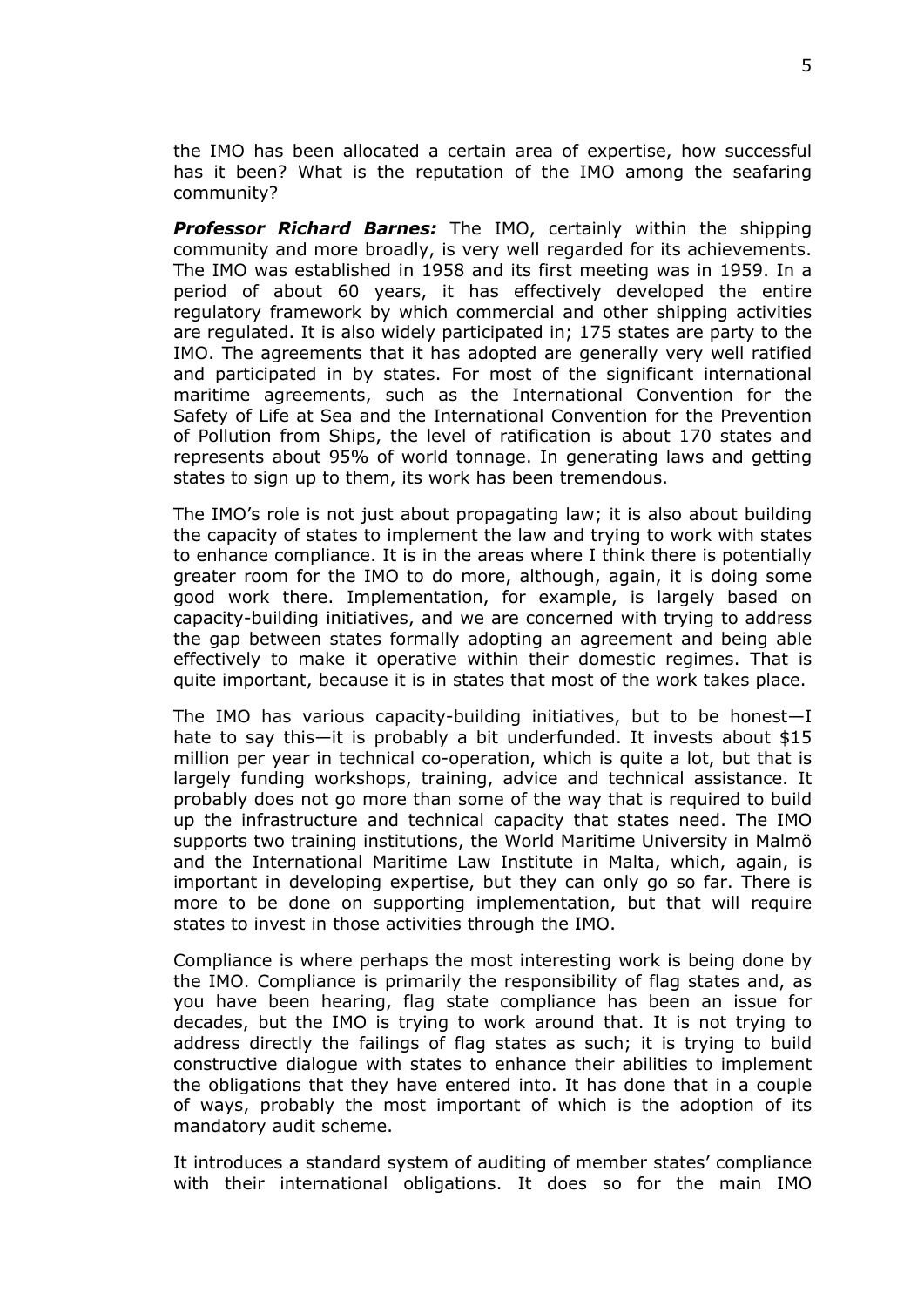conventions and is quite an involved process. There is a preparatory phase where the scope of the audit is set out, member states are sent a questionnaire to complete about what they are actually doing to ensure compliance, and then an audit team visits the country and reviews the documentation that has been set and produces at least an interim report on how well the member state is doing. The member state is then invited to respond to that and to set out a plan of action to respond to any failings, and, again, that will then be followed up by a further audit report. That is really important, because throughout the process it is all about constructive dialogue, trying to devise solutions and work with states to improve things. It is not really a confrontational process as such. It acknowledges the fact that the IMO is not in a position to dictate to states; it needs to co-operate to do that.

**Lord Anderson of Swansea:** No sanctions.

*Professor Richard Barnes:* There are no sanctions behind that. The IMO does not have the ability to issue sanctions for non-compliance. That can be a potential issue. The fact is that many of the audit reports are not published, so there is no naming and shaming of states. The IMO gathers data, and this feeds into its own work, which can then be used to shape its agenda. It can also share summaries of the findings among other states and they can be used to share best practice. It is very much about a facilitative approach rather than dictating change.

**The Chair:** Thank you very much.

Q86 **Baroness Blackstone:** I would like to turn to dispute settlement. How successful has the settlement of disputes been under UNCLOS? In your answer, perhaps you could refer to the role of the International Tribunal for the Law of the Sea.

*Professor Richard Barnes:* Thank you for the question. I am a bit nervous about answering it, because it is always quite difficult to assess the effectiveness of dispute settlement. I will give you a couple of initial points, though.

First, although it is important to settle disputes, not all disputes have to be settled. Probably what is more important is managing disputes. We have some examples of long-standing disputes—for example, claims to various maritime entitlements—that have not been finally resolved but have been managed by interim arrangements whereby states agree not to engage in certain activities, or to co-operate in management in the interim. As long as the dispute itself is not blowing out of all proportion, we do not have to actively engage in direct dispute settlement.

The second point is that dispute settlement takes a number of different forms, ranging from diplomatic interventions to binding third-party dispute settlements. Under general international law, states are obliged to settle their disputes peacefully, but it is through the party's own choice of means. Although third-party dispute settlement is a matter of public record, we do not have much data on how disputes are settled through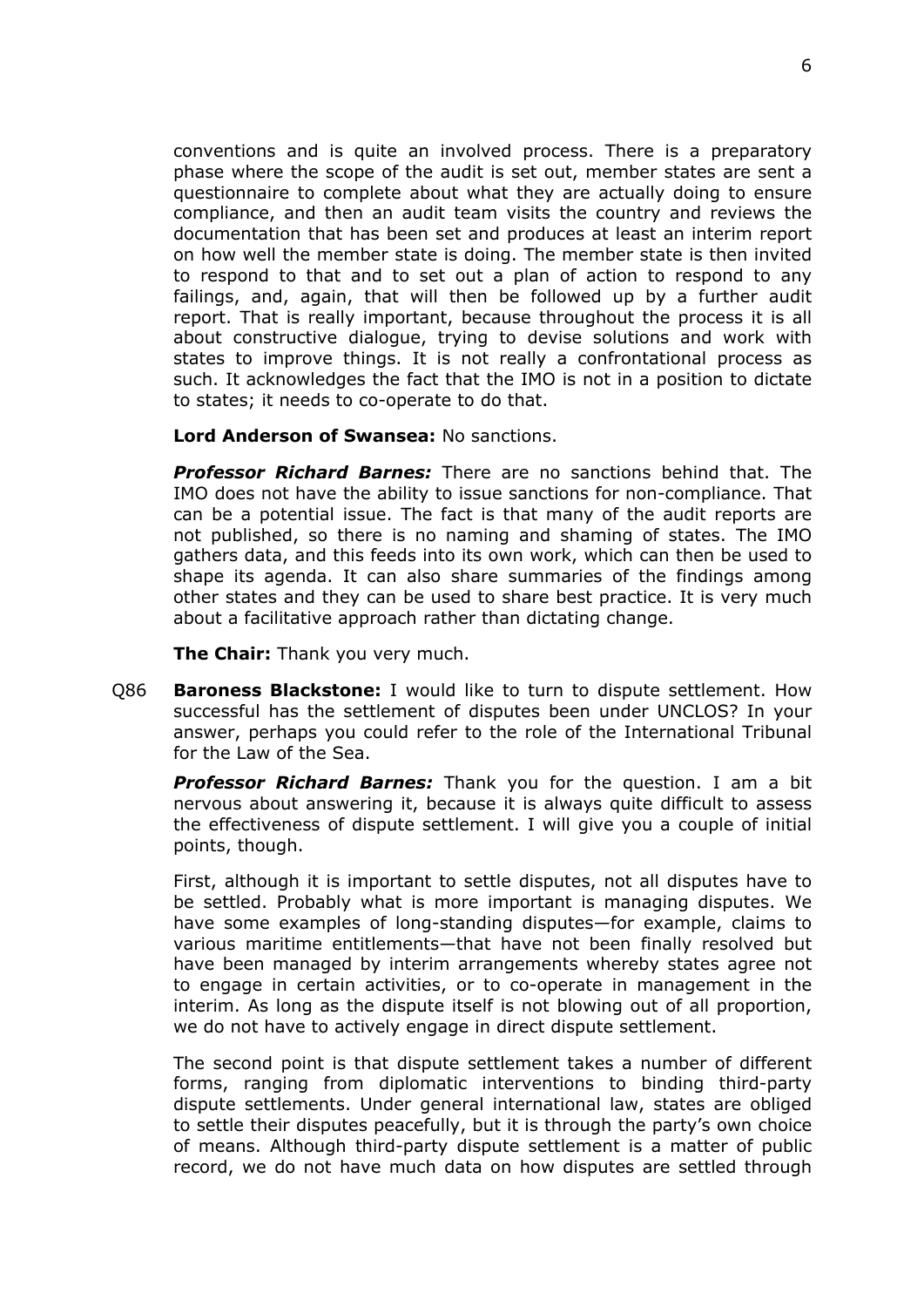diplomatic proceedings, such as through negotiation. The fact is that most disputes or issues are resolved through those processes, so in a sense, it is quite difficult to gauge how effective dispute settlement is.

Moving to actual third-party dispute settlement, the number of disputes that come forward for settlement is relatively small. The impact they have on the development of the law of the sea or setting an agenda is probably limited. There are a couple of reasons for that. States are reluctant to hand over control of their disputes to third parties, and there is a general preference for diplomatic settlement.

As regards measuring the effectiveness of UNCLOS in particular, it was designed to achieve three things. Its effectiveness can be measured against three or four objectives. First, it was to provide a structured system of dispute resolution. Secondly, it was intended to help less powerful states defend their legal interests against more powerful states. Finally, it was designed to protect the integrity of the package deal, and that included being a mechanism for developing the law of the sea.

On the first point, probably most people would see it as rather disappointing in its effectiveness, because litigation is rare. When we look at the cases that have come forward for dispute settlement, very few of them have dealt with what we might call substantial issues. Thirty cases each have come before the ICJ and ITLOS during that period. As far as the International Tribunal for the Law of the Sea is concerned, most of them have been what we call prompt release cases where states have sought an order from the tribunal to have vessels flying their flag released from the custody of the coastal state. Other cases have involved provisional measures that deal with interim orders to protect the respective positions of the parties, pending final resolution of disputes. The rest of the cases are largely concerned with maritime delimitation. The contribution to the jurisprudence of the law of the sea is a bit limited.

Turning to the second issue, which is protecting less powerful states, there is probably very little evidence at the moment that states are using litigation to protect their interests in that way. Most disputes are between neighbouring states or between flag states and coastal states on an ad hoc basis. There are some exceptions; for example, Timor-Leste was able to secure some protection of its offshore oil and gas rights against Australia in conciliation proceedings. As you have probably already heard, there is the possibility on the horizon of an advisory opinion being initiated by a group of small island states seeking an opinion from the Law of the Sea Cconvention on what can be done to protect against climate change and who is responsible for that, particularly through sea level rise. There is potential, but it has not really been tapped.

Finally, on developing the law, to come back to the disputes that the international tribunal has dealt with, UNCLOS runs to about 320 articles, but probably only about a dozen of those have been the subject of litigation. Where it has probably done most is through the issue of advisory opinions, and it has done two of those so far—one on seabed activities and the other on the rights and responsibilities of states in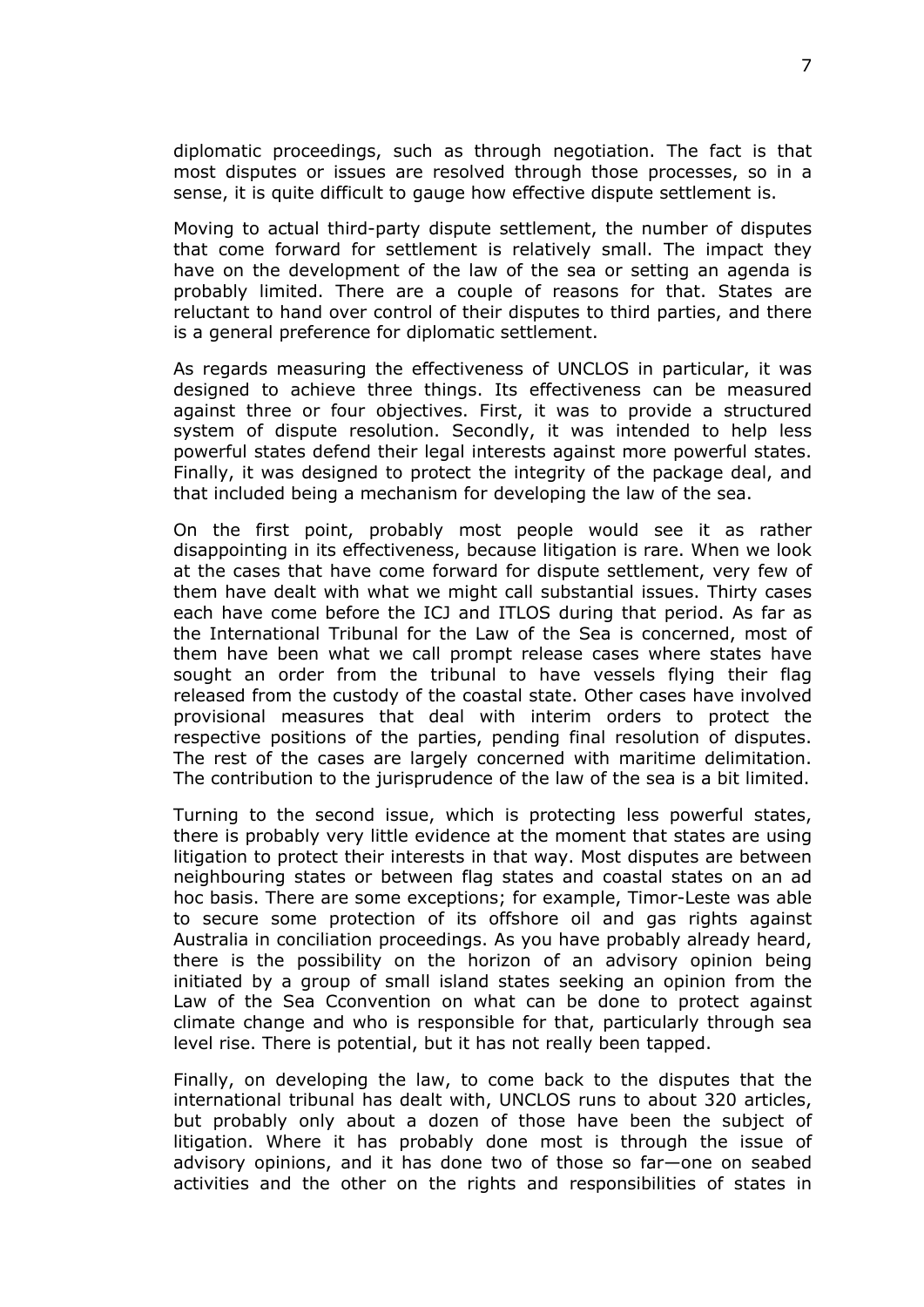respect of IUU fishing. The tribunal has done a good amount of work in advancing our understanding of those issues. In some ways, there is a bit of a mixed bag in answer to that question.

**Baroness Blackstone:** Does the UK have any particular role in the area of dispute resolution? Is it something where the UK might be able to add value, especially in the protection of less powerful states?

*Professor Richard Barnes:* In terms of contentious proceedings, the UK would be directly involved only if it was the object of litigation or if it wished to initiate litigation. The UK has tended not to initiate litigation in the past.

The UK has in the past had representation on the courts, with judges on both ITLOS and the International Court of Justice, although that is no longer the case. It does not contribute its input to those aspects of the judgment. The other area where I think there can be contributions and where the UK has engaged is in contributing towards advisory opinions, because those are generally open to all states and non-state actors to provide legal briefs. The UK is very much able to contribute towards that aspect of dispute resolution.

**The Chair:** Thank you very much.

Q87 **Lord Boateng:** How effective, Professor, is the current international law of the sea in addressing illegal, unreported and unregulated fishing, and are the existing mechanisms adequately equipped to enforce the existing rules?

*Professor Richard Barnes:* You will probably be glad to hear that the short answer is that it has not been effective. That is a rather pithy remark. If we look at the data on the state of world fisheries, we know that about 33% of stocks are currently overfished and only 7% of stocks are fished at the maximum sustainable yield. We also have data on the contribution of illegal, unreported and unregulated fishing. That is estimated to be somewhere in the value of between \$10 billion and \$23 billion per year, or about 20% of global commercial fish catch. The fact that we have overfishing and the fact that we still have high levels of IUU fishing suggests that the existing legal framework is not working effectively.

I could say something about why perhaps that is the case, but the key remark I would make is that, while this is in part a legal issue, tackling IUU fishing is not just a legal issue, and we have to approach it in a much more holistic manner. Yes, we can introduce regulatory reform. Yes, we can improve implementation and compliance, but we also have to look at how other initiatives are undertaken. That might involve capacity building. It might involve working with, for example, markets and purchasers of seafood products to introduce changes that can drive changes up the supply chain. If you are happy for me to do so, I could talk about some of the more specific issues.

**Lord Boateng:** Please do.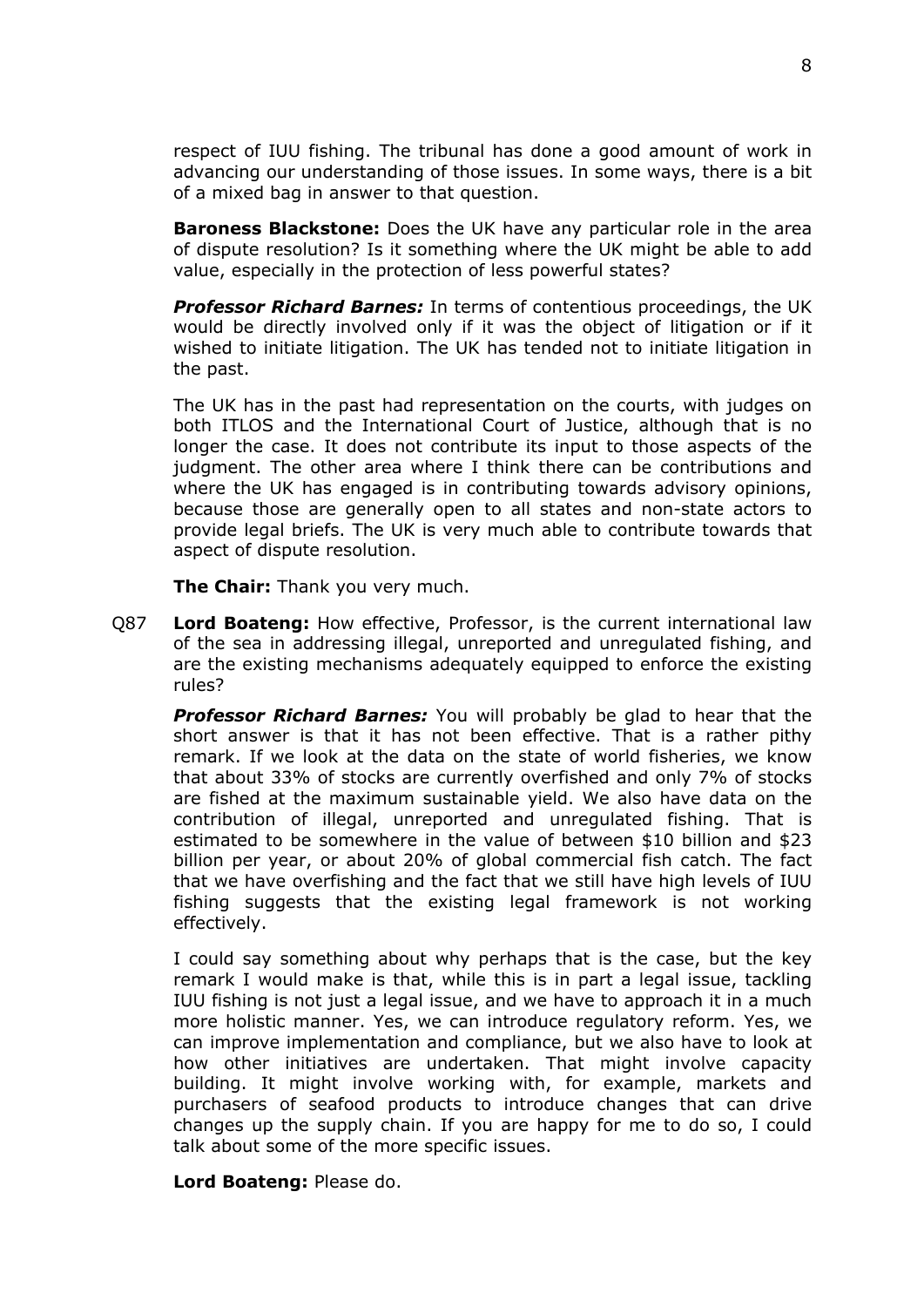*Professor Richard Barnes:* Thank you. Coming back to IUU fishing, there are probably three main drivers of IUU fishing activity, and it is important to understand those when we look at whether the law is responding to them properly.

First, broadly speaking, are what we might call economic drivers of illegal fishing. Those are probably broken down into two or three key issues. The first is excess capacity. At the moment, we have more vessels able to catch fish than there are fish to be caught. As long as we have excess fishing capacity, there will always be pressure to engage in fishing activities. One way of addressing the problem of IUU fishing is to try to deflate the pressure to fish through reducing fishing capacity.

The second issue is probably more to do with the economic drivers of fishing. This is the fact that fishing happens outside normal regulatory frameworks because there is a market for seafood products. People need fish to eat, and there will always be incentives to try to catch fish to either sell or pass on. We need to think about how that aspect is addressed, which might involve changing some of the incentives around fishing activities to try to build up knowledge and understanding of what responsible fishing is about, but also to try to improve the conditions that are contributing towards illegal fishing activities, which are the underlying problems of poverty and the cheap supply of seafood from the sea.

Q88 **Lord Boateng:** Professor, on that, can I ask you to draw on your knowledge of the relationship between the law of the sea and the climate change regime? If I was fishing for yellowfin tuna off the barrier reef, I would be concerned about the impact of acidification on fish larva, and therefore on fish stocks, and therefore on my livelihood. Looking forward to COP 27 in Egypt, what more can be done to address acidification and support a more integrated approach between the climate change regime and the law of the sea?

*Professor Richard Barnes:* That is quite a difficult general issue, because the law of the sea has largely developed apart from the climate change regime. Under the Law of the Sea Convention, and through the related instruments, we have all the rules and regulations on the conduct of fishing activities, whereas the climate change regime is primarily concerned with the activities of states in reducing their emissions and so on. Clearly, there is some degree of overlap between them. The issue is probably twofold.

The first is which are the most appropriate fora for these developments to take place. Within the scope of the Paris Agreement, a number of general initiatives can be targeted at the common problem of emissions and their impact on the oceans. That is probably the best forum for dealing with the inputs and drivers of climate change more generally, whereas the Law of the Sea Convention is perhaps a more appropriate forum for dealing with mitigation and adaptation in a law of the sea context—for example, taking initiatives to reduce fishing efforts, taking initiatives to try to feed into the processes information about the impacts of climate change on marine issues, and working with measures that reduce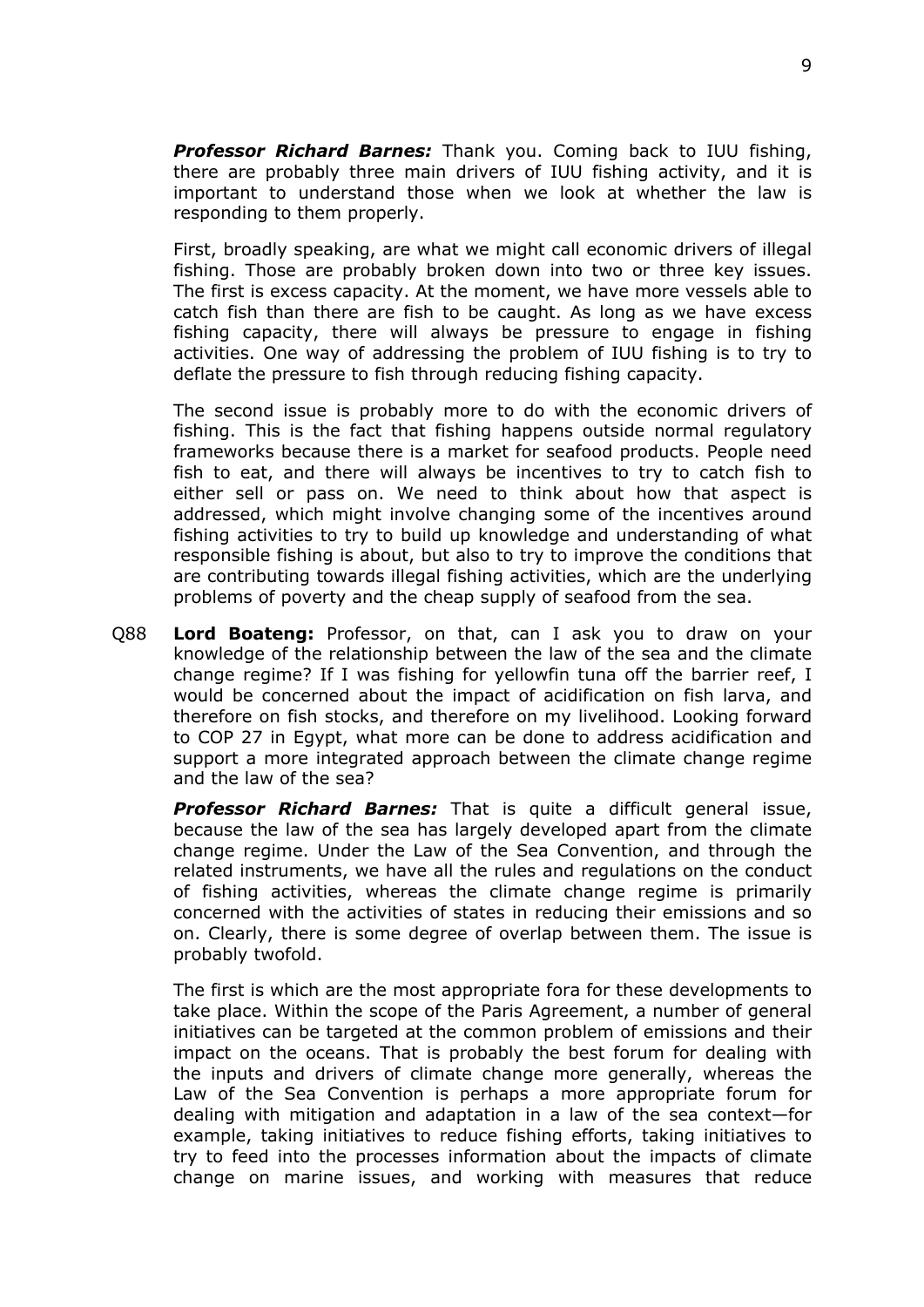pressure on fish stocks, such as adapting the redistribution of fish stocks under climate change.

It is an uneasy relationship, and I am not sure I can give a clear answer about where those things are best resolved. Certainly, what would need to be done is to feed into the COP process very detailed and confident information about the impacts of climate change on oceans and to have that foregrounded and taken into account when states are setting their nationally determined contributions and their own plans of action to respond to climate change.

**The Chair:** Thank you very much.

Q89 **Lord Alton of Liverpool:** Professor Barnes, can I take you to the development of international law? In the written evidence that you submitted with Professor Kirk, you suggest that if the UK wishes to influence the development of international law, it will have to establish strategic partnerships. Can you unpack that for us and tell us what kind of partnerships the UK should be seeking to create? On which countries or regional groups should it focus? How feasible is it to expect cooperation with China or Russia on the future development of the international law of the sea?

*Professor Richard Barnes:* Thank you for that question. We should always be careful about what we say, as lawyers in particular. To try to unpack that observation about strategic partnerships, the starting point for any strategic partnership will depend on the UK's policy priorities. As I indicated in our written submissions, the UK has a series of strategies in different areas but lacks an overall co-ordinating oceans strategy. Those are currently under review, so some of the strategic priorities are likely to change. That said, as you have indicated, but also from existing policy priorities, there are a number of issues that I think the UK will be engaging on in its strategic partnership-building activities.

The first of those is ensuring sustainable use of marine resources. The second is promoting a rules-based order at sea. The third is protecting vital navigation routes. The fourth is protecting energy supplies through subsea cables and pipelines. The fifth is guarding against security threats, including cyberattacks. The last is protecting its own resources and the population of UK overseas territories. The way in which the UK engages with other states will be designed to enable it to best achieve those policy outcomes. That will be led principally by the FCDO and through diplomatic activities, including the UK's role on the Security Council, where it is able to engage in high-level policy initiatives.

In law-making, most activities will probably take place through existing global fora—for example, the IMO or the BBNJ negotiations—or regional fora, such as regional fisheries management organisations and OSPAR. The UK will participate in those in much the same way as it has in the past, although following Brexit the most significant change would be that the UK does so, in some fora at least, as an independent state rather than being part of the EU's bloc approach. That raises both opportunities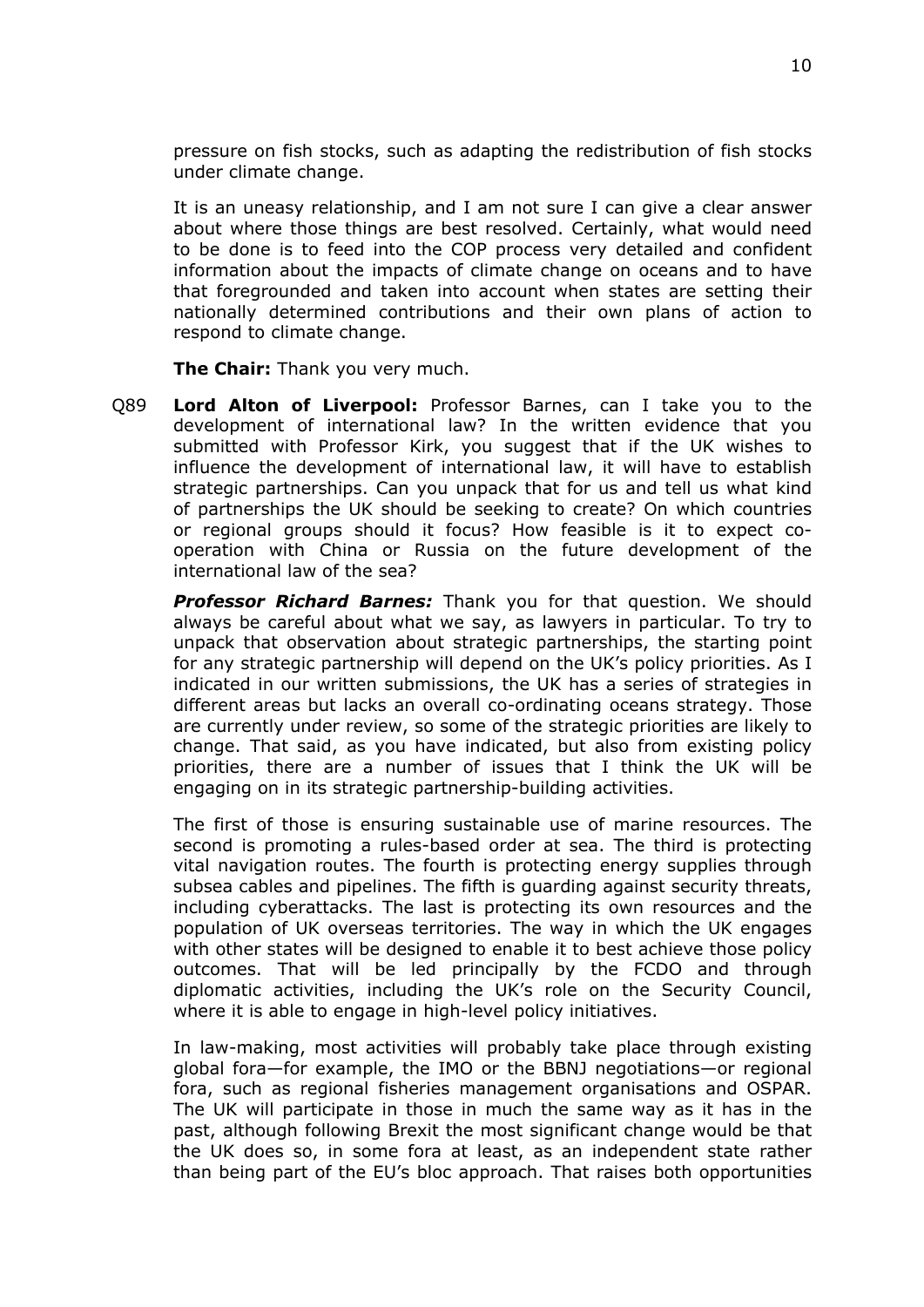and challenges. The UK can pursue its own policy agenda, but at the same time it perhaps lacks the same weight that 28 member states and a powerful market have in their ability to influence other states. The challenge is both the UK selecting who it works with and making best use of its capacities at the moment.

In terms of strategic partnerships, the UK is part of a number of existing partnerships, and I suspect it will continue to build on those. It is an observer to the Arctic Council. It participates in regional co-operation initiatives under the RECAP initiative in south Asia. It participates in the Maritime Trade Information Sharing Centre in west Africa. It engages regularly in the strategic deployment of naval forces. It supports the work of the UN Office on Drugs and Crime in its piracy and maritime crime initiatives. I think that will continue.

Looking forward, there is probably potential for greater partnership in south Asia, particularly working with states in the region to try to stabilise and build capacity. The idea of capacity building is quite important, because although the UK may have limited ability to drive hard bargains as a single state, through good will and capacity building it can encourage states to share and participate in common agendas, through training, through joint operations at sea and so on. It would also probably look to expand its soft-law initiatives, such as developing research and development with partner states on common issues such as satellite technology, autonomous vehicles, and data-sharing systems. There are potentially a number of ways in which it can expand its co-operative initiatives.

Moving to the situation with Russia and China, the key point is that, even if co-operation with some states is difficult, there remain legal commitments under international law to co-operate in good faith, as well as specific obligations to co-operate under existing law of the sea instruments. We will have to try to co-operate. Often the impression is given that Russia and China are outliers on all aspects of the law of the sea. The annexation of the Crimea and restrictions on navigation in waters around it by Russia and the exorbitant claims to jurisdiction by China in the South China Sea are often used as examples in that way.

That is not always the case. There are opportunities to engage on a more constructive basis with those states through other fora, such as the IMO and regional fisheries management organisations. When the UK has to deal with China and Russia, it has to deal with them on a number of different levels. There will obviously be high-level diplomatic engagements, but what may be more important is how the UK conducts itself in what you might call track 2 or grass-roots-type diplomatic efforts. I will not speak about the high-level diplomatic initiatives that the UK is undertaking. I am sure it has very experienced staff in the FCO who engage in those kinds of activities.

There are potentially ways in which the UK could undertake indirect and backroom channel-type initiatives. This is probably overstating the contribution of academic debate, but it is an area that is increasingly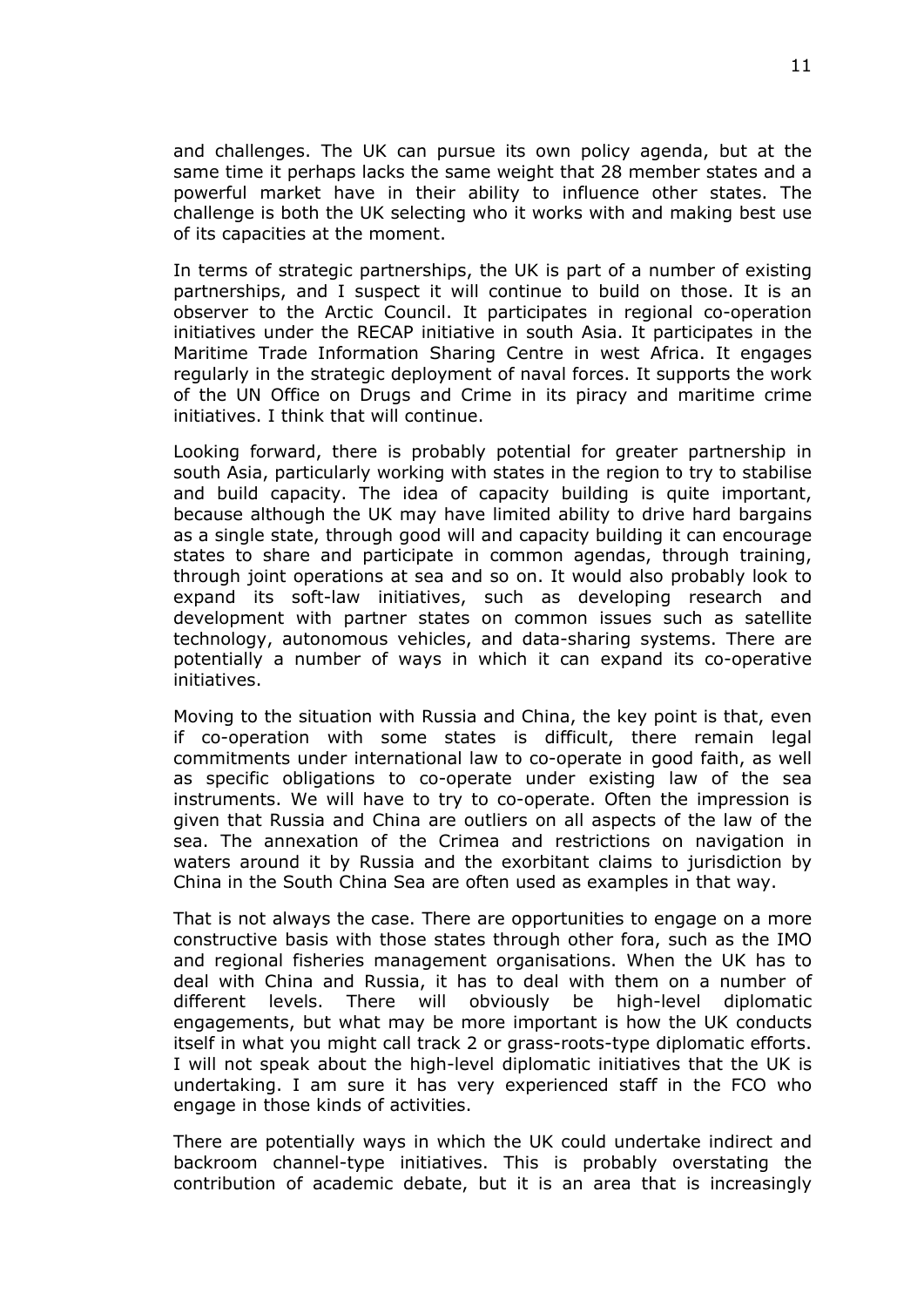important. China has traditionally always been a bit inward-looking, but it is increasingly setting a very external-facing policy agenda in initiatives that are not just those of the central Chinese Government but are being undertaken at a number of different levels.

If we look at the South China Sea dispute, for example, although China refused to engage in the litigation, challenging the jurisdiction of the tribunal, alongside that it provoked academic debate about the legitimacy of China's claims. The Chinese Society of International Law basically produced a shadow set of arguments about China's claims in the disputed sea area. That was used to legitimate and advance China's arguments. In those kinds of fora, there is potential scope to engage with the arguments and to try to draw China and Russia into debates about whether their claims are legal and whether they are entitled to do such things. That is one example of where there are alternative approaches to engaging with those states. They are initiatives that perhaps we do not look at often or frequently enough.

Q90 **Lord Alton of Liverpool:** Professor Barnes, that is a really interesting and very helpful reply. Can I invite you to drill down a little deeper beyond the academic, theoretical and hypothetical into a specific example in real time? Last weekend, there was a report that three Chinese coastguard vessels fired water cannons on two Philippine navy ships to block them from taking food supplies to military personnel stationed on a disputed atoll in the South China Sea. The Philippines has accused China of illegality, while China has laid claim to the so-called nine-dash line. How concerned should we be about disputes like that? Can you take us further into how dangerous something of that order is for us, and what the United Kingdom should be doing as it reacts? How can that best be settled through the mechanisms that you have just described to us?

*Professor Richard Barnes:* I am not familiar with that particular dispute, although I think there are infrequent controversies between Chinese, Philippine and Indonesian vessels in the contended waters. At a high level, the UK has to be somewhat careful about what it does. I know historically we have asserted particular positions against China, and that has received a degree of hostility. For example, supporting the peaceful protests in Hong Kong and the grant of extensions of visas to Hong Kong citizens was seen to be an intervention in China's domestic affairs and drew a frosty response. There will always be a bit of give and take in what we do and some careful judgment to be exercised about which disputes we intervene in.

With the South China Sea, it is important to do a couple of things. The first is to make sure that the UK obviously maintains and publicises its position as regards the legality of those activities, because the UK does not want to be seen to be failing to act and then somehow to have acquiesced in what China is doing. If the UK thinks that there are illegal activities, it has to put on the record that it disagrees with what China is doing. That is important in preventing the soft development of international law and the legitimisation of those claims.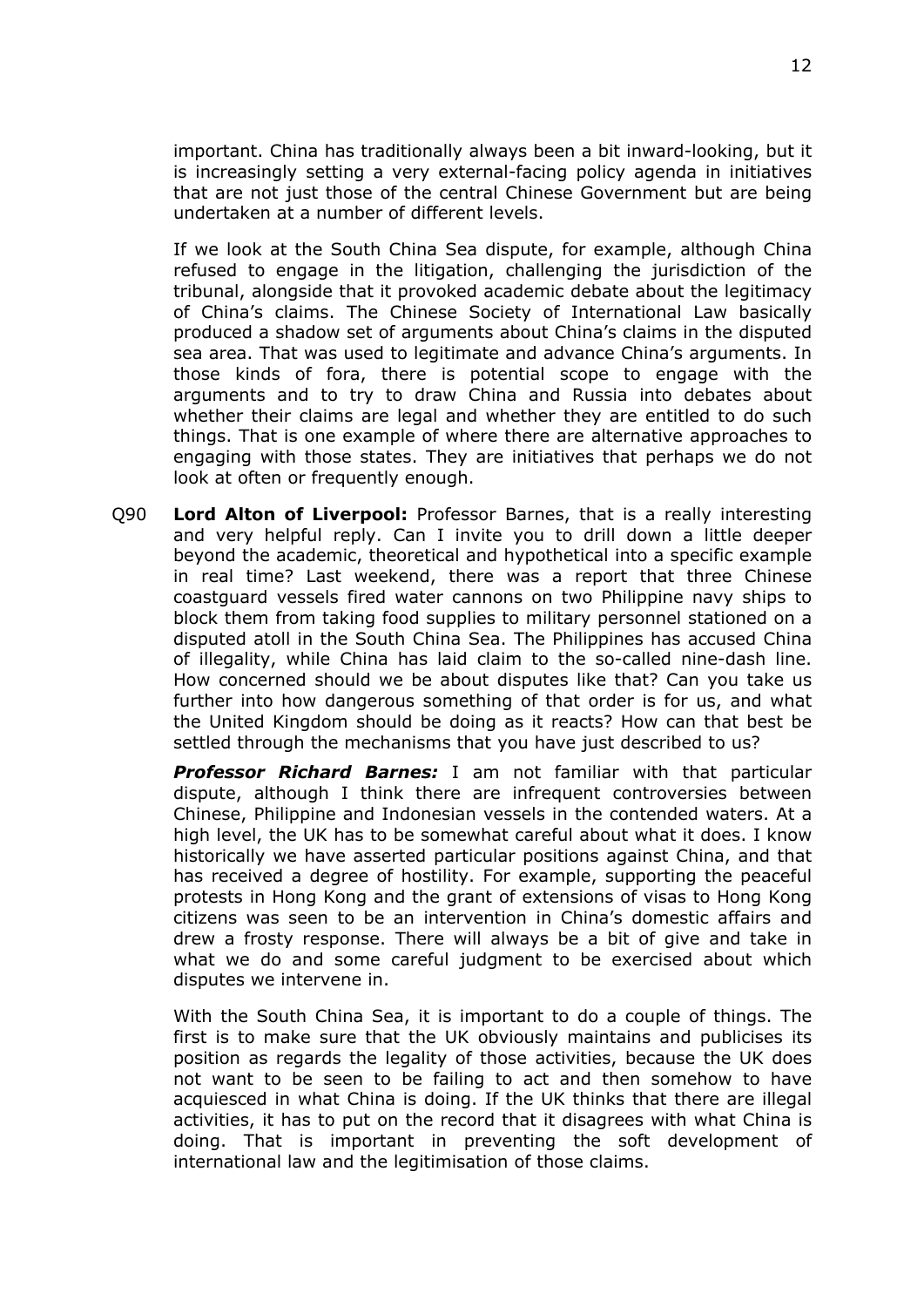Secondly, it probably has to engage in collective policy responses. For example, the US has been very active in asserting its freedom of navigation programme. Other states have joined that. Those displays of actual power are quite important in defending your positions on navigation. That may not be intervening in specific disputes between two states, but it is certainly maintaining the view about the legitimacy of claims to vast waters being entirely within the jurisdiction of China. To reinforce the point, the UK has to build capacity within other states to be able to respond and defend their positions. That might be through the provision of aid advice and back-channel support.

**Lord Alton of Liverpool:** Thank you.

Q91 **Baroness Sugg:** Turning to piracy, what are the main legal and practical challenges to combat piracy, and how have those challenges relating to piracy changed since UNCLOS was negotiated?

*Professor Richard Barnes:* As a general point, UNCLOS was negotiated against a very historic view of piracy. It was a historic crime. It was not happening frequently. It was very much concerned with a limited notion of crime at sea: that is, piracy on the high seas where one vessel approaches and takes a violent act against another vessel for private means. It had a very restricted and limited view of piracy. I do not think that at the time it was very controversial.

In recent decades, we have seen the situation change. With the collapse of authority off the coast of Somalia, we have seen an expansion in both piracy and armed robbery at sea within coastal waters. We have seen a continued increase or sustained level of piracy in south Asia in the Malacca Strait and in the Gulf of Guinea. The question is whether UNCLOS is well equipped to deal with those types of activities. One of the real challenges is that there has been a lot of research on piracy, and it points to the fact that it is a very complex phenomenon. It is geographically contingent. It is often caused by issues within a state's territory—economic issues or a lack of good order. When we are dealing with piracy, we are not just dealing with enforcement activities at sea. The solution to piracy is probably dealing with the root causes of piracy on land.

Nowadays, most pirates operate from landward bases. They have highspeed vessels and spend a relatively short period of time at sea. They make quick raids and then return to shore, where they are often hidden or supported by local militia or clans. The law of the sea element is in some ways a small part of the problem. The Law of the Sea Convention provides a reasonably clear framework, but perhaps dealing with other activities, such as armed robbery at sea, is supported through other initiatives such as the SUA convention, as well as the regional initiatives that have been developed to co-ordinate responses.

The problem with the law is not so much that there are rules but that there are practical challenges with implementing the rules. These are just simple things such as dealing with the gathering of evidence, dealing with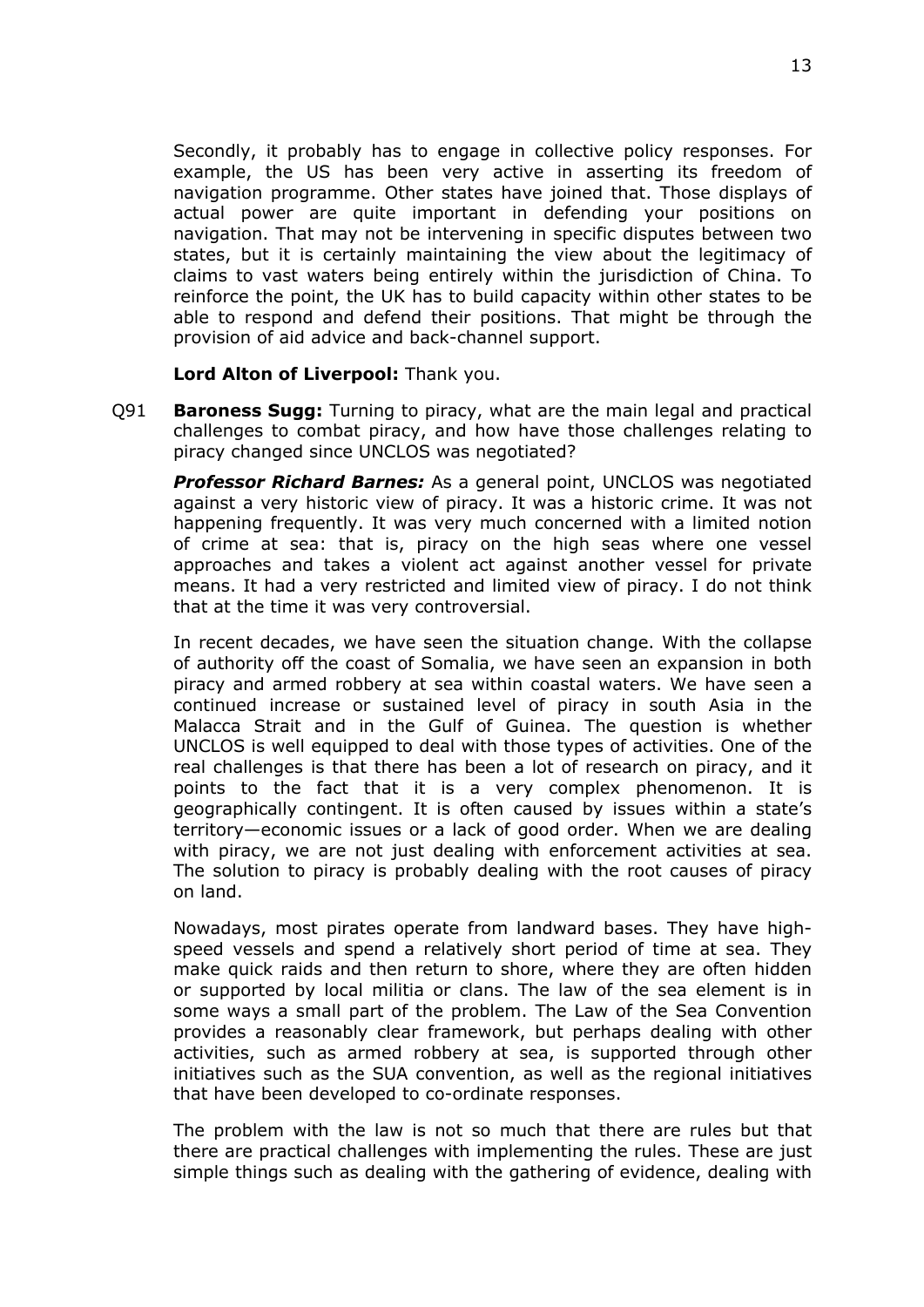the movement of arrested pirate suspects from one jurisdiction to the other, gathering information, sharing information, and dealing with the prosecution of offenders and knowing how best to do that. A lot of the work that needs to be done is probably happening at a level below the Law of the Sea Convention.

The other thing to think about in how we respond to it is the cost of these activities. The response that was initiated to piracy off Somalia has been largely successful, but it took a considered effort in international cooperation and huge investment in the deployment of vessels, followed up by regional capacity-building initiatives. That worked in Somalia, but obviously it would need to be replicated in other areas. There are other initiatives under way, but they will require continued investment and support. It is not necessarily a legal issue. I will leave it there, but if you have specific points you would like me to follow up on, I am happy to address them.

Q92 **Baroness Sugg:** Thank you. Our previous witnesses described combating piracy as a success story for UNCLOS. Do you agree?

*Professor Richard Barnes:* As far as it goes. It has enabled responses, but the fact that we still have relatively high levels of piracy within certain waters suggests that more needs to be done. Going back to my point, it is not so much that we do not have a strong jurisdictional framework for dealing with piracy; it is more about improving initiatives in domestic law or in regional fora for taking those forward. Many states do not have the capacity. They do not always have the legal regimes to deal with the prosecution of piracy.

One area that might come up for review in the Law of the Sea Convention is the core aspect of the jurisdiction. There is exclusive jurisdiction on the high seas. Only flag states can take action against vessels; there is an exception for piracy, but it is framed as a power or a right and not as a responsibility, and the problem is that unless states have a responsibility they will not act. With piracy, it is expensive. You can get yourself into all sorts of complications about human rights issues if you are apprehending suspects, so states are not always willing to exercise universal jurisdiction. There may be some reconsideration of that, although, as I indicated, reforming the Law of the Sea Convention may be unlikely.

Probably what you are looking at is an expansion of ad hoc agreements that operate at a regional level or allow states to have stronger commitments to tackle these activities at sea. Where there is sufficient will by states to do that, it can happen. A decade or so ago, the US initiated what is called the proliferation security initiative, which allowed for ad hoc inspection and boarding of vessels flying other states' flags, as a co-operative initiative. If it works there, why can that set of initiatives not work in other fora?

**The Chair:** Thank you.

Q93 **Lord Teverson:** Professor, you talked about illegal fisheries. Regional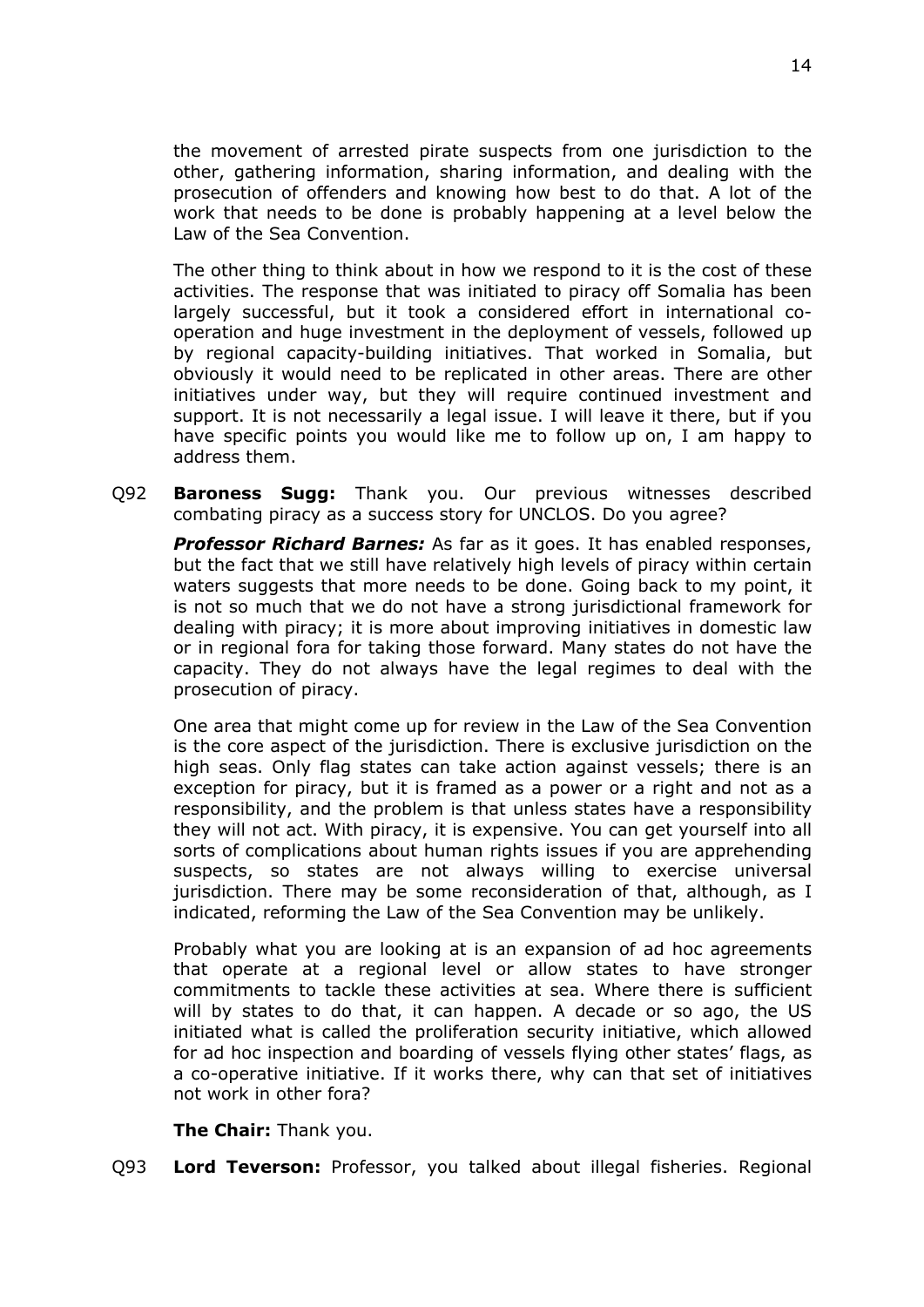fisheries management organisations were supposed to solve that, but they clearly have not. Is there a role? Could they be made to better enforce what they are supposed to do, or are they really at their limitations with the law of the sea as it is at the moment?

*Professor Richard Barnes:* Thank you for that question. It allows me to expand on two points.

One of the problems with some regional fisheries management organisations is that they simply lack the competence to regulate fisheries. We have NEAFC and NAFO, which have the ability to adopt fairly strong measures, and they work quite well on a regional basis, but there are areas of the oceans where we do not have regional fisheries organisations with the power to adopt rules. That contributes to the unregulated aspects of fishing activity. There is work to be done enhancing capacity and ensuring that regional fisheries management organisations are put in place for all areas where key fishing activities take place. That would include the central Atlantic Ocean and the southern Indian Ocean where there are no strong arrangements for fisheries.

The second aspect is to do with whether the RFMOs are working effectively, and here there is very much a mixed picture. There are a couple of challenges. One is that although RFMOs have the power to adopt regulations and they can encourage non-contracting states to participate in those, strictly speaking, as a matter of international law, treaty obligations do not bind third states without their consent. You will always have a potential free-rider problem. That is what needs to be addressed. That has to be done through diplomacy or through incentives to try to encourage states to adhere to the rules.

A third aspect is to do with a more general accountability of states dealing with IUU fishing. I talked about the IMO's member state audit scheme. We do not have equivalent mechanisms in place for fisheries management, so it is largely left to individual states or organisations to decide how best they are functioning. There are review mechanisms for RFMOs, but certainly for states there is no strong accountability mechanism for their failure to do anything to respond to IUU fishing. States may sign up to the Law of the Sea Convention, the fish stocks agreement or the port state measures agreement, which require them to inspect vessels coming into port for IUU fishing activities, but if they fail to implement them, the shortcomings are not exposed and there are no mechanisms to address that in the same way there are under the mandatory audit system. There is certainly work to be done in those areas.

**The Chair:** Thank you.

Q94 **Lord Campbell of Pittenweem:** I have been thinking carefully about what I might take away from your evidence as a whole, Professor. I am sure you will not let me put words into your mouth. I derive from what you said that if you were asked, "Is it fit for purpose?", you would say,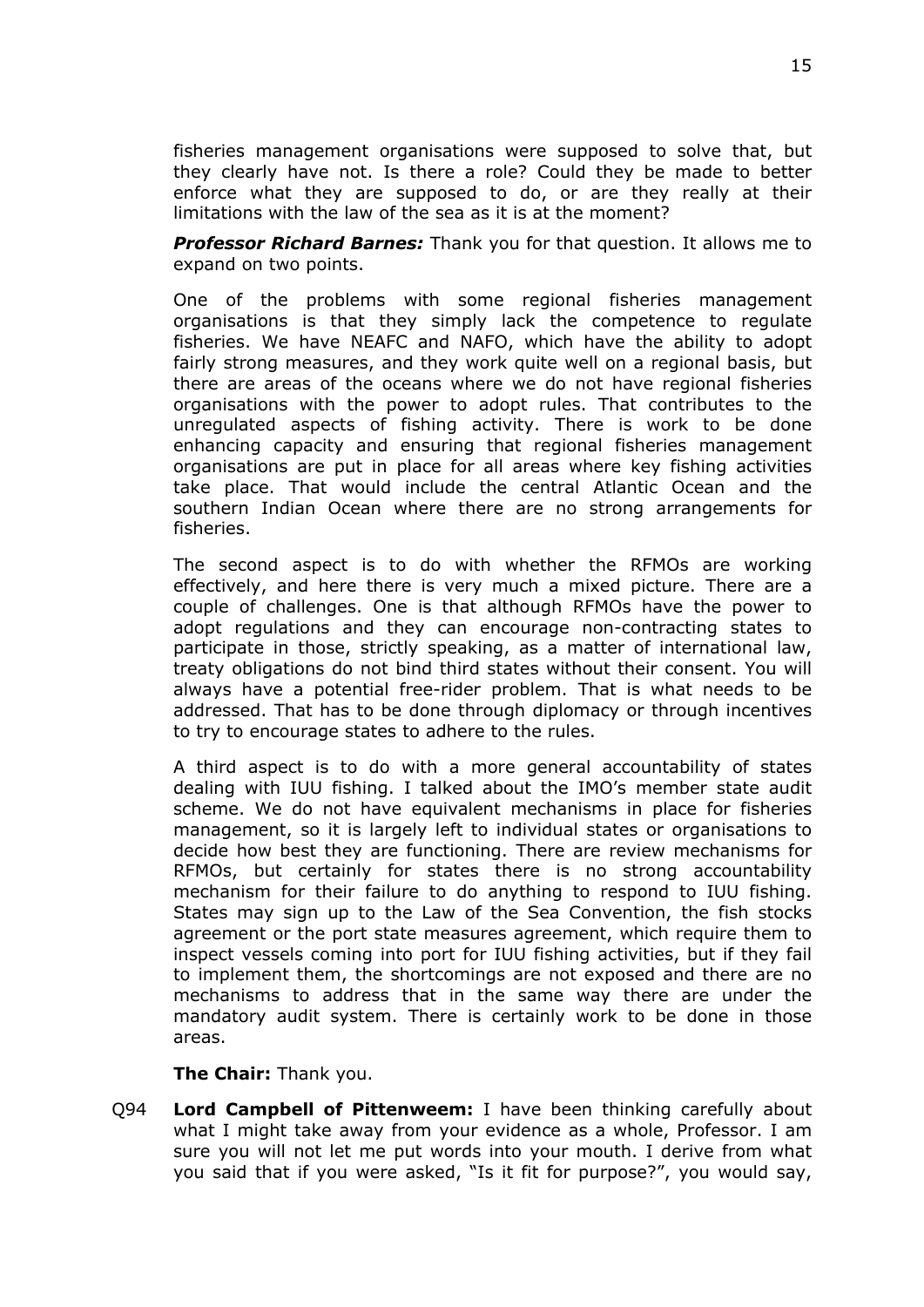"Partially", and that there are things that have been done well and effectively but that other opportunities could now be taken. That being so, the question "Is it fit for purpose?" ought to be answered in a qualified affirmative. Would you agree?

*Professor Richard Barnes:* Yes. The Law of the Sea Convention has done incredibly well. The law of the sea generally is developing quite well, but there will always be problem areas, and we have to keep working to improve those.

One point I have not made, and I think this is a rather pointed remark, is that the law of the sea works well when states are seen to engage constructively and purposely with its mechanisms. If the UK wants to push forward a rules-based order, it has to be seen to be adhering to a rules-based order. When the UK is seen to sit against other states' positions under international law—for example, by maintaining its claims to the Chagos Islands or by undermining the rule of law in suggesting that it will engage in specific but limited breaches of international law in the context of Brexit—that undermines its ability to advance its interests. At the very least, it opens up the UK to criticism of hypocrisy, and it is absolutely critical that that does not happen going forward.

**Lord Campbell of Pittenweem:** That is a very interesting point. We must always remember that it is a framework and not a statute.

Q95 **Lord Anderson of Swansea:** Thank you very much. Professor, we are responsible in international law not only for our own territorial waters but for those of the overseas territories, some of which are disputed, such as the British Indian Ocean territory or the Chagos Islands. What sort of problems for international law does that pose for UNCLOS and its ancillary organisations?

*Professor Richard Barnes:* It comes back to my answer to the last question. It will certainly be problematic for the UK if it maintains claims over the Chagos Islands that are seen to be illegitimate. There is perhaps another aspect of this. It is the challenge of dealing with disputes that are not just law of the sea disputes. When we look at the Chagos Islands, there are elements that are disputes about territorial sovereignty: who is the legitimate Government or state responsible for the Chagos Islands? Then there are separate issues to do with the rights that states can exercise in the waters around the Chagos Islands and delimitation with nearby states.

The thing about the Law of the Sea Convention is that it is concerned with the law of the sea. When we are looking at disputes, it cannot, and should not, overreach itself and deal with issues that do not fall properly within the law of the sea. With many of the problems, such as climate change and disputed sea areas, it is difficult to a draw a clean boundary. Unless we maintain a clear focus on what is properly within the law of the sea, it risks destabilising or delegitimising the way in which the law of the sea operates.

**The Chair:** Thank you very much indeed. Referring to a comment by